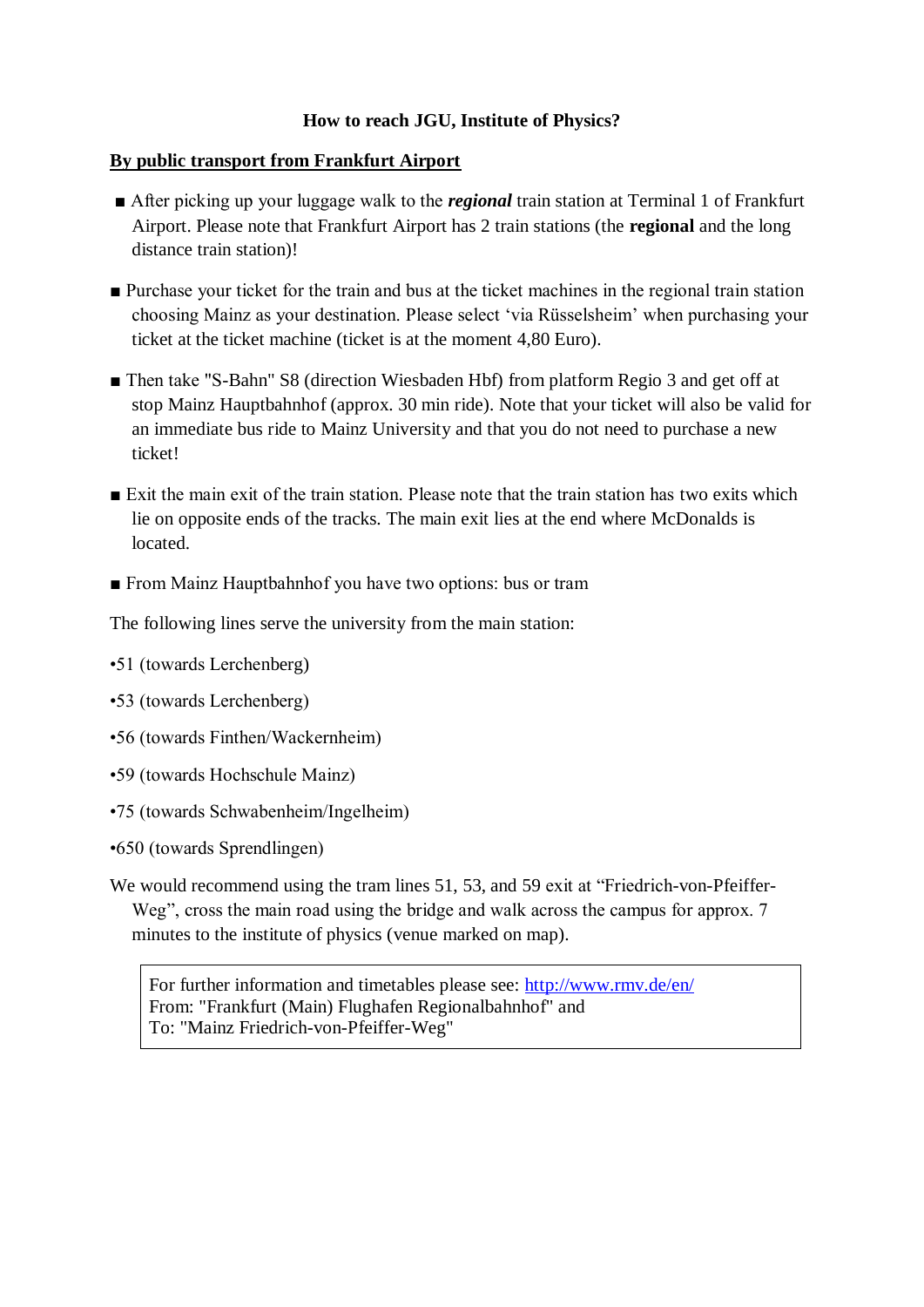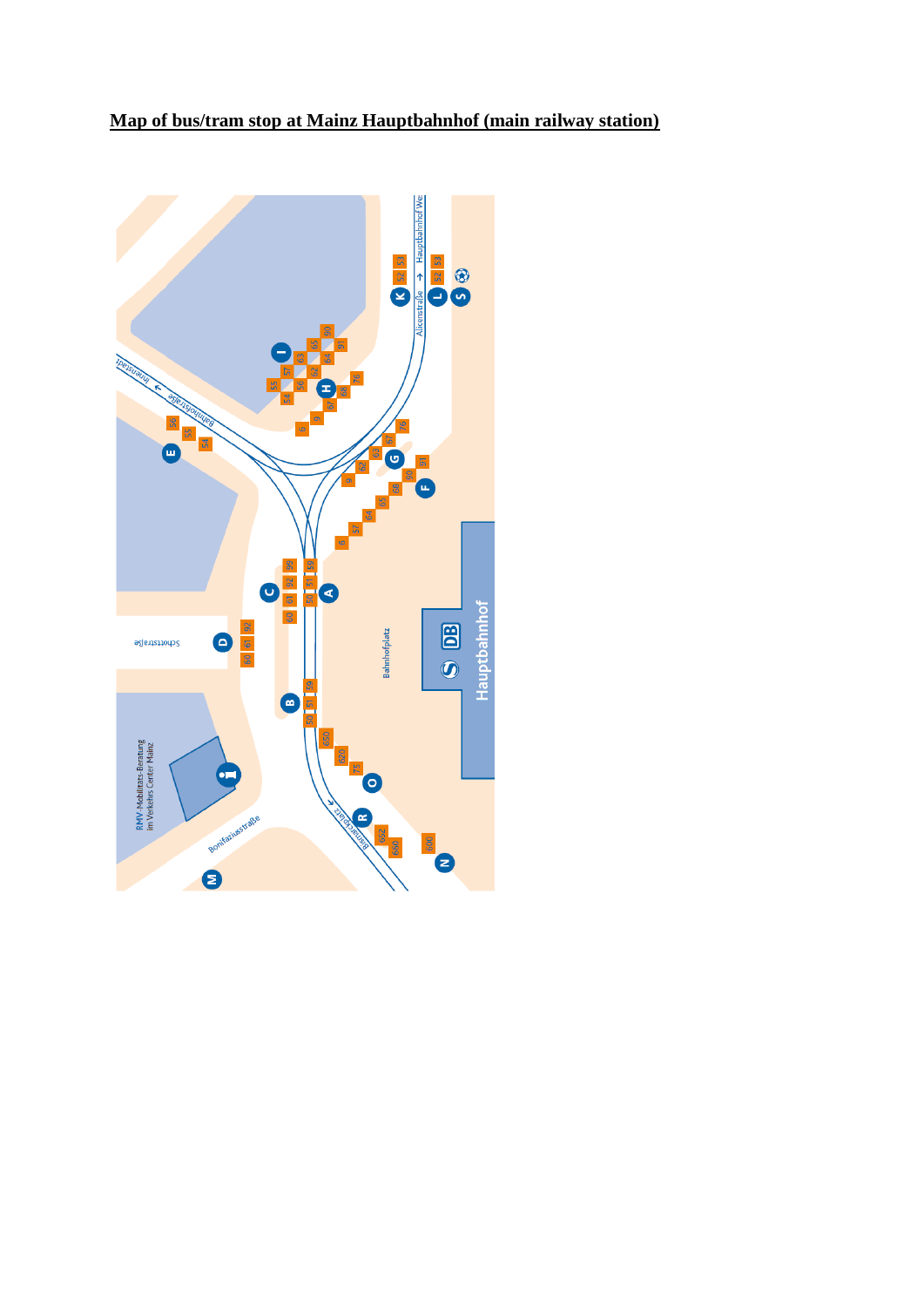#### **Campus map of Johannes Gutenberg University Mainz**

(http://www.uni-mainz.de/eng/108.php)

\* Secretary (Raum 01-527) is located on the 1st floor in the building of "Institute of Physics".